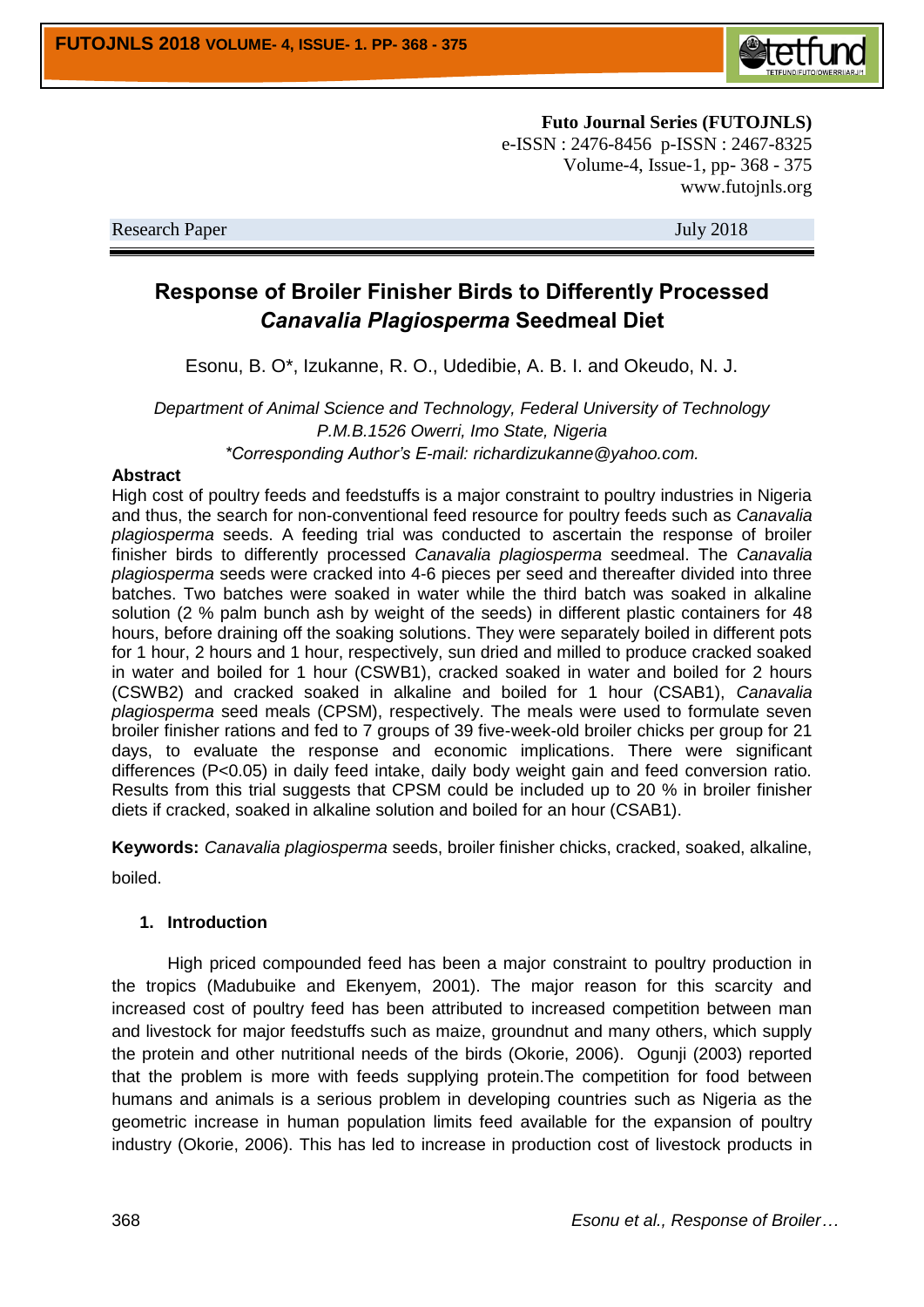

Nigeria and consequently animal products are expensive to majority of the population (Hahns, Raynolds& Egbunike, 1988; Esonu, Izukanne & Inyang, 2005).

There is an urgent need to replace these costly conventional feed ingredients with cheap and available unconventional feed materials. The high cost and irregular supply of the conventional feed sources have stimulated research into unconventional feed materials that are biologically qualitative (Akpodiete, 2008) locally available, less expensive and non-edible to man (Ekenyem Ndubuisi & Anyanwu*,* 2008) such as *Canavalia plagiosperma* seeds. The crude proteins content of ripe seed ranged from  $26 - 36$  % on dry matter basis and the protein has relatively good amino acid profile (Anumni, 2010).*Canavalia* seeds contain toxic protein, concanavalin A, which is a lectin (Udedibie, Esonu, Obaji, & Durunna, 1994; Esonu, Udedibie, & Carlini, 1998), canavanine (alkaline toxic amino acid), saponins, alkaloids and glycosides (Udedibie *et al.,* 1994; Esonu, 1996). Some of these toxic factors (concanavalin A, canatoxin, haemagglutinin and canavanine) are thermo-stable (Udedibie *et al*., 1994), while some are heat labile. These anti-nutritional factors limit the use of *Canavalia plagiosperma* seeds as livestock feed. There is the need to find methods of rendering *Canavalia plagiosperma* seeds utilizable by monogastric animals through cracking, soaking in water and alkaline solutions prior to boiling, respectively.

# **2. Materials and Methods**

# **2.1. Location of the experiment**

 The research was conducted at the Teaching and Research Farm of the School of Agriculture and Agricultural Technology, Federal University of Technology Owerri, Imo State, Nigeria. Owerri is in the South-eastern Agro-ecological zone of Nigeria in the humid tropical area of West Africa situated on longitude  $7^{\circ}$  01' 06" E and  $7^{\circ}$  03' 00" E and latitude  $5^{\circ}$  28' 24" N and 5° 30' 00" N (Obi *et al.*,2010). The climate data has been summarized from the Ministry of Lands and Survey atlas of IMO State, 1984, as reported by Enyenihi (2012).

# **2.2. Sources and processing of the test materials**

*Canavalia plagiosperma* seeds for the research were obtained from Ikwuano Umuahia in Abia State of Nigeria. The *canavalia* seeds were cracked with small metal hammer and rod into 4 – 6 pieces per seed then divided into three batches and later soaked into big plastic containers separately for 48 hours. One of the three containers was mixed with alkaline (2% palm bunch ash by weight of the cracked seeds) before soaking the cracked seeds. The soaking water was drained off and the soaked seeds boiled in large cooking pots separately for 1 hour, 2 hours and 1 hour, respectively. After boiling, the seeds were dried separately under the sun for 4 - 5 days. The sundried seeds were separately bagged, later milled in a hammer mill and stored for the trial. Samples of the raw, cracked soaked in water and boiled for 1 hour (CSWB1), cracked soaked in water and boiled for 2 hours (CSWB2) and cracked soaked in alkaline and boiled for 1 hour (CSAB1) *Canavalia plagiosperma* seed meals (CPSM) respectively were analysed, using standard methods (AOAC 1990) to determine the nutrients composition (Table 1).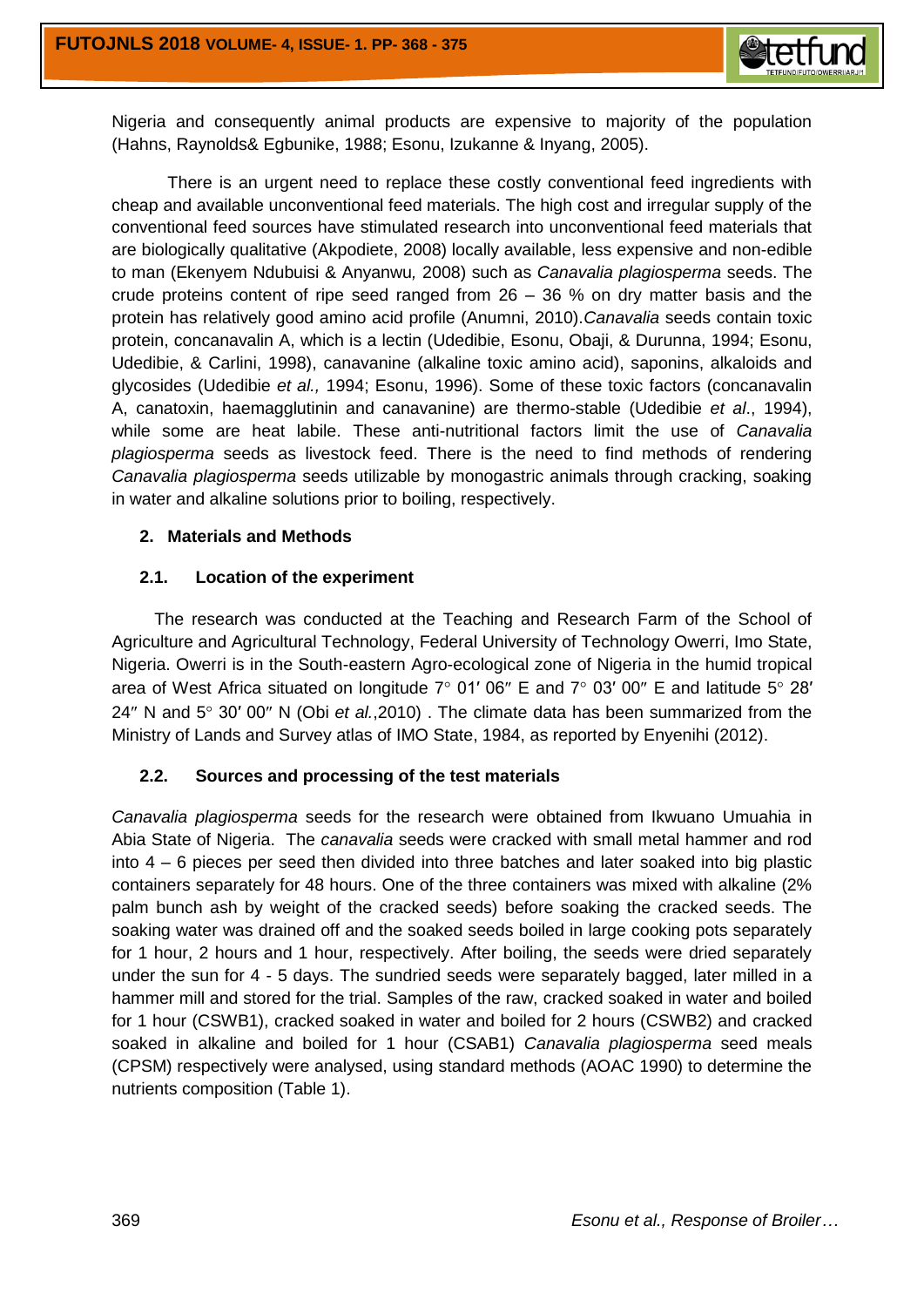

Table 1: Proximate composition of the Raw, CSWB1, CSWB2 and CSAB1 *Canavalia plagiosperma* seed meal

| CSWB <sub>2</sub><br>CSWB <sub>1</sub><br>Components<br>Raw | CSAB1 |
|-------------------------------------------------------------|-------|
| 81.15<br>Dry matter $(\%)$<br>80.65<br>81.65                | 79.25 |
| 19.35<br>18.35<br>18.85<br>Moisture content (%)             | 20.75 |
| 33.93<br>Crude protein (% DM)<br>36.11<br>26.12             | 26.25 |
| Crude fibre (%DM)<br>6.30<br>6.80<br>5.15                   | 7.10  |
| 5.48<br>Ether extracts (% DM)<br>5.16<br>3.41               | 4.67  |
| Ash (% DM)<br>1.80<br>1.40<br>1.60                          | 2.10  |
| <b>NFE (% DM)</b><br>51.46<br>62.77<br>52.51                | 59.88 |

NB:- CSWB1 = Cracked, soaked in water for 48 hours and boiled for 1hour CSWB2 = Cracked, soaked in water for 48 hours and boiled for 2 hours CSAB1 = Cracked, soaked in alkaline solution and boiled for 1hour Raw = raw or unprocessed *Canavalia plagiosperma* seed meal

## **2.3. Experimental diets**

 Seven (7) experimental broiler finisher diets were formulated such that the differently processed *Canavalia plagiosperma* seed meals CSWB1, CSWB2 and CSAB1, were included at 0, 10 and 20% dietary levels respectively as shown in Table 2. Feed and water were offered *ad-libitum*.

| Dietary Inclusion level of CPSM (%) |         |                                                |         |         |                   |                 |        |  |  |
|-------------------------------------|---------|------------------------------------------------|---------|---------|-------------------|-----------------|--------|--|--|
|                                     |         | CSWB <sub>1</sub>                              |         |         | CSWB <sub>2</sub> | CSAB1           |        |  |  |
| Ingredients                         | 0%      | 10%                                            | 20%     | 10%     | 20%               | 10%             | 20%    |  |  |
| Maize                               | 55.00   | 55.00                                          | 55.00   | 55.00   | 55.00             | 55.00           | 55.00  |  |  |
| Soybean Meal                        | 26.00   | 16.00                                          | 11.00   | 16.00   | 11.00             | 16.00           | 11.00  |  |  |
| CPSM <sup>*</sup>                   | 0.00    | 10.00                                          | 20.00   | 10.00   | 20.00             | 10.00           | 20.00  |  |  |
| <b>Fish Meal</b>                    | 3.00    | 3.00                                           | 3.00    | 3.00    | 3.00              | 3.00            | 3.00   |  |  |
| Palm Kernel Cake                    | 2.50    | 2.50                                           | 2.50    | 2.50    | 2.50              | 2.50            | 2.50   |  |  |
| <b>Wheat Offal</b>                  | 9.00    | 9.00                                           | 4.00    | 9.00    | 4.00              | 9.00            | 4.00   |  |  |
| <b>Bone Meal</b>                    | 3.50    | 3.50                                           | 3.50    | 3.50    | 3.50              | 3.50            | 3.50   |  |  |
| TM/Vit. Premix **                   | 0.25    | 0.25                                           | 0.25    | 0.25    | 0.25              | 0.25            | 0.25   |  |  |
| Methionine                          | 0.25    | 0.25                                           | 0.25    | 0.25    | 0.25              | 0.25            | 0.25   |  |  |
| Lysine                              | 0.25    | 0.25                                           | 0.25    | 0.25    | 0.25              | 0.25            | 0.25   |  |  |
| Salt                                | 0.25    | 0.25                                           | 0.25    | 0.25    | 0.25              | 0.25            | 0.25   |  |  |
| <b>Total</b>                        | 100.00  | 100.00                                         | 100.00  | 100.00  | 100.00            | 100.00          | 100.00 |  |  |
|                                     |         | Chemical composition of the experimental diets |         |         |                   |                 |        |  |  |
| Crude protein                       | 20.86   | 19.71                                          | 19.94   | 19.71   | 19.94             | 19.71           | 19.94  |  |  |
| Crude fibre                         | 4.26    | 4.32                                           | 4.70    | 4.32    | 4.70              | 4.32            | 4.70   |  |  |
| Ether extract                       | 3.87    | 3.77                                           | 3.90    | 3.77    | 3.90              | 3.77            | 3.90   |  |  |
| Ca                                  | 1.47    | 1.48                                           | 1.49    | 1.48    | 1.49              | 1.48            | 1.49   |  |  |
| P                                   | 0.98    | 0.95                                           | 0.96    | 0.95    | 0.96              | 0.95            | 0.96   |  |  |
| ME (Kcal/Kg)                        | 2873.20 | 2948.17                                        | 3153.27 | 2948.17 | 3153.27           | 2948.17 3153.27 |        |  |  |

Table 2: Composition of the broiler finisher experimental diets.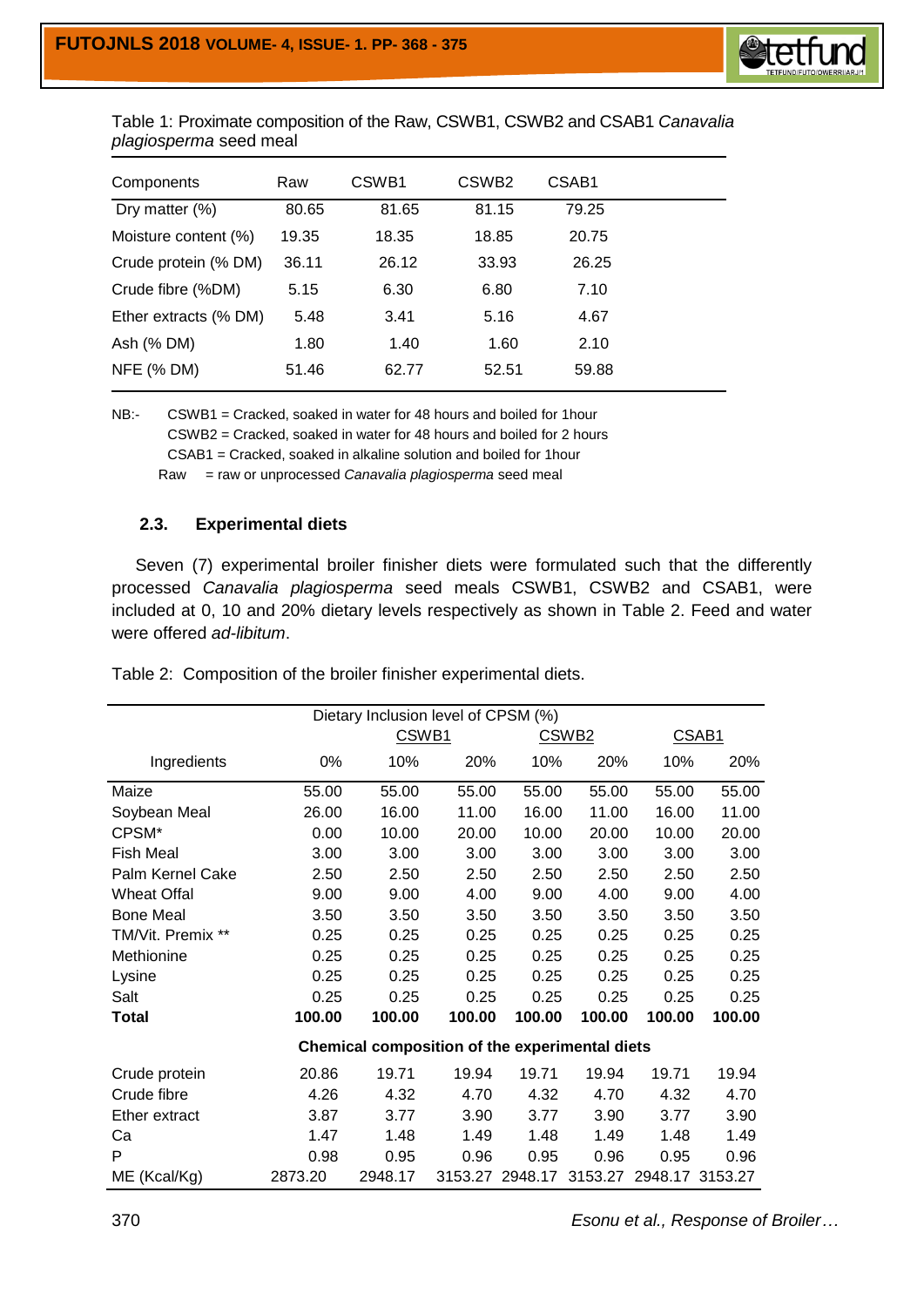

\* CPSM = Processed *Canavalia plagiosperma* seed meal

\*\* To provide the following per kg of feed: Vit. A, 10, 000iu; Vit. D<sub>3</sub>, 1,500iu; Vit. K, 2 mg; riboflavin, 3 mg; *Pantothenic acid, 6 mg; Niacin, 15 mg; Choline chloride, 3 mg; Vit. B12, 0.08 mg; Folic acid, 4 mg; Mn, 8 mg; Zn, 0.5 mg; Iodine, 1.0 mg; Co 1.2 mg; Cu, 10 mg; Fe, 20 mg;* 

NB:- CSWB1 = Cracked, soaked in water for 48 hrs and boiled for 1 hr CSWB2 = Cracked, soaked in water for 48 hrs and boiled for 2 hrs CSAB1=Cracked, soaked in alkaline solution for 48 hrs and boiled for 1 hr.

#### **2.4. Experimental birds and design**

 Two hundred and seventy-three (273) five-week-old Marshal Strain broiler chicks were used which were divided into seven groups of 39 birds each. The 39 birds were further subdivided into three replicates of 13 birds each and randomly assigned to the seven treatment diets in a completely randomized design (CRD). During the trial period, routine medications were applied, litter changed regularly and other routine poultry management practices maintained. The initial weight of the birds was: 1030.56, 1116.67, 1170.83, 1152.78, 966.67, 1116.67, and 933.33g for 0, 10, 20, 10, 20, 10 and 20% CSWB1, CSWB2 and CSAB1 respectively. (Table 3).

| Table 3: Performance of finisher broilers fed different dietary inclusion levels of Canavalia |  |  |  |  |  |
|-----------------------------------------------------------------------------------------------|--|--|--|--|--|
| <i>plagiosperma</i> seedmeal (CPSM).                                                          |  |  |  |  |  |

|                           |                   |                                                                                                                                                     | Inclusion levels of differently processed CPSM |                                 |                                                                          |                    |                                   |            |  |
|---------------------------|-------------------|-----------------------------------------------------------------------------------------------------------------------------------------------------|------------------------------------------------|---------------------------------|--------------------------------------------------------------------------|--------------------|-----------------------------------|------------|--|
|                           |                   |                                                                                                                                                     | CSWB <sub>1</sub>                              |                                 | CSWB <sub>2</sub>                                                        |                    | CSAB <sub>1</sub>                 |            |  |
| Parameter                 | $0\%$             | 10%                                                                                                                                                 | 20 %                                           | 10 %                            | 20 %                                                                     | 10 %               | 20 %                              | <b>SEM</b> |  |
| Initial body weight (g)   | 1030.56           |                                                                                                                                                     |                                                |                                 | 1116.67 1170.83 1152.78 1012.67                                          |                    | 1116.67 1033.13                   | 29.62      |  |
| Final body weight (g)     | 2422.22           |                                                                                                                                                     |                                                | 2250.00 2175.00 2194.44 1875.00 |                                                                          |                    | 2380.56 2125.00                   | 54.06      |  |
| Body weight gain (g)      |                   | 1391.66 <sup>a</sup> 1133.33 <sup>bc</sup> 1004.17 <sup>c</sup> 1041.66 <sup>c</sup> 908.33 <sup>c</sup> 1263.89 <sup>bc</sup> 1191.67 <sup>b</sup> |                                                |                                 |                                                                          |                    |                                   | 48.96      |  |
| Daily body weight gain(g) | $66.27^{\circ}$   |                                                                                                                                                     |                                                |                                 | $53.97^b$ 47.82 <sup>bc</sup> 49.60 <sup>bc</sup> 43.25 <sup>c</sup>     | 60.19 <sup>b</sup> | $56.75^{b}$                       | 2.33       |  |
| Daily feed intake (g)     | $159.71^a$        |                                                                                                                                                     |                                                |                                 | $131.69^c$ 146.73 <sup>b</sup> 137.93 <sup>bc</sup> 136.47 <sup>bc</sup> |                    | $142.33^{b}$ 133.43 <sup>bc</sup> | 2.52       |  |
| Feed conversion ratio     | 2.41 <sup>c</sup> | $2.44^{\circ}$                                                                                                                                      | $3.07^{\mathrm{a}}$                            | $2.78^{b}$                      | 3.16 <sup>a</sup>                                                        | $2.37^{\circ}$     | 2.36 <sup>c</sup>                 | 0.09       |  |
| Mortality                 |                   |                                                                                                                                                     |                                                |                                 |                                                                          |                    |                                   | 0.00       |  |

**abc** means within rows with different superscripts are significant (P<0.05)

SEM – Standard Error of the Mean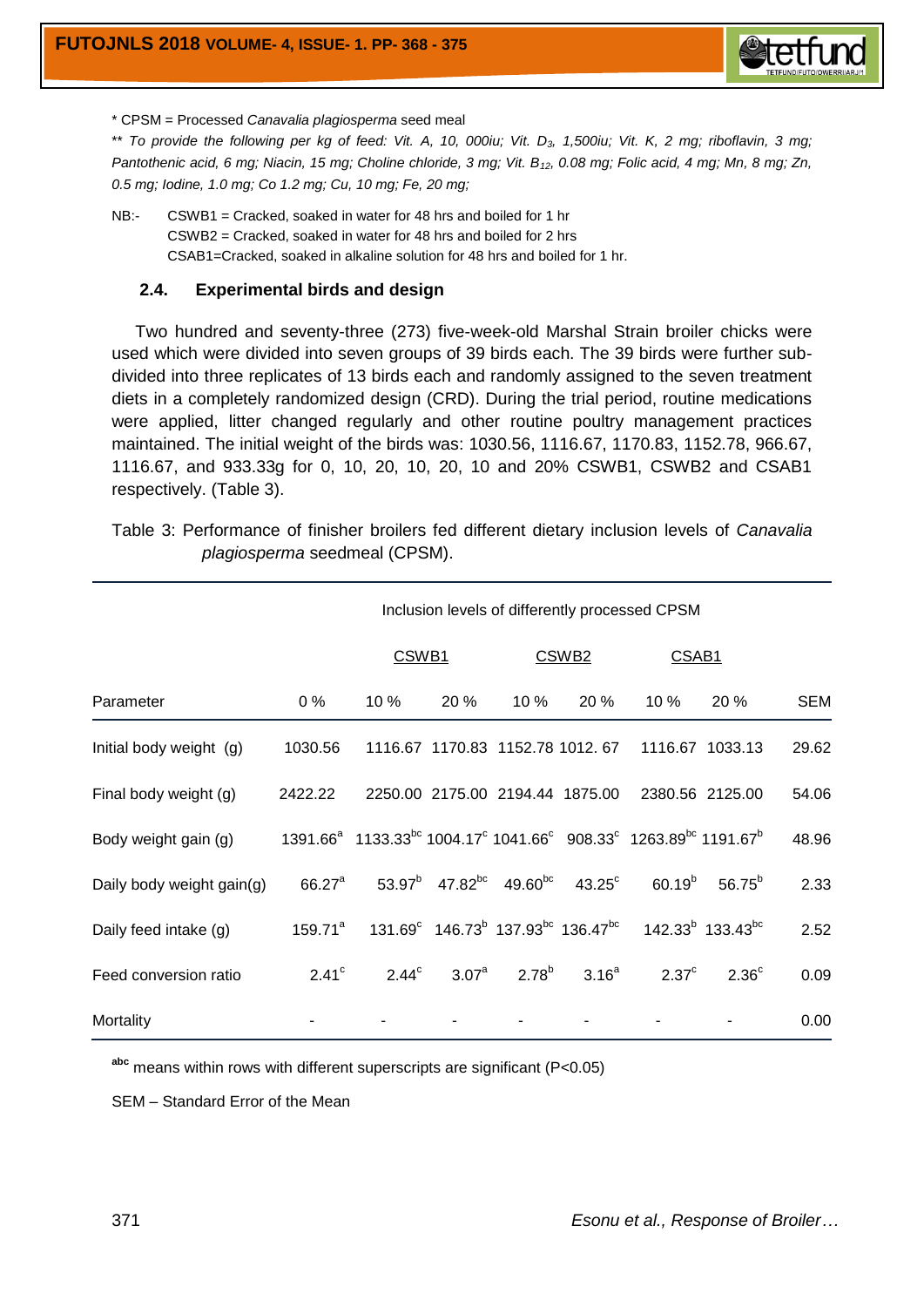

# **2.5. Data collection**

 The birds were weighed at the beginning of the trial period and subsequently on weekly basis. Feed intake was determined by obtaining the difference between the quantity of feed offered and quantity left over after 24 hours the next morning. Weight gain was determined by the difference between the initial weight and final weight. Daily weight gain was calculated by dividing the weight gain by the number of days the trial lasted. Feed conversion ratio was computed by dividing the average daily feed intake by the average daily body weight gain. Feed cost per kg was calculated by summing up the feed ingredients cost of100 kg and dividing by 100. Feed cost per kg meat produced was calculated by multiplying the feed cost per kg by the feed conversion ratio. The trial lasted 21 days.

# **2.6. Statistical, design and analysis**

The experimental design used in this research was Completely Randomized Design (CRD). Data collected were subjected to analysis of variance (ANOVA) as outlined by Snedecor and Cochran (1980). Where significant differences were observed between treatments, means were compared using Duncan's New Multiple Range test (DNMRT) as outlined by Obi (1990).

# **3. Results and discussions**

The proximate composition of the raw, CSWB1, CSWB2 and CSAB1 was shownin Table 1. The CP values of the raw and processed *Canavalia plagiosperma* seedmeal (36.11 - 26.12%) were higher (P<0.05) than that reported for most legumes (17 - 30%) (Seena *et al*., 2006). This protein value makes *Canavalia plagiosperma* seed a probable supplement to cereal based diets with CP of 8.55% or below (Sagarika *et al*., 1999) and alternative vegetable protein source than most other unconventional tropical legumes (Seena*et al*., 2006). The CP of the processed *Canavalia* seedmeal decreased due to solubilisation and loss of nitrogenous compounds. The CSWB2 had higher CP value than CSWB1 and CSAB1and *Canavalia carthatica* (3.36%) (Seena *et al.,* 2006).

The CF content falls within the reported range (6.49 - 12.87%) of other *Canavaliaspp* (Udedibie, 1990; Esonu, 1996). The CF is less than that of *C. ensiformis* (8.5 %), *C. gladiata* (12.8 %) and *C. Maritama* (17.3 %) (Seena, Sridhar, Arun, & Chiu-Chung, 2006). The lipid values ranged from 5.48 - 3.40%for raw and processed CSPM, respectively. This is in line with other unconventional legumes such as swordbean (2.94%) (Akinmutimi, 2004), *Atylosiascarabaevides* (4.56%) *Neonotoniawightii* (4.64 %) (Arinathon, Mohan, & De Britto, 2003).The appropriate level of ether extract (EE) suggests that the seeds should be considered as an oil seed as it compares with groundnut (6.0%) and higher than soybean (3.5 %) (Pfizer Nutrients Master Plan, 1995).The NFE values recorded compared favourably with sword bean (50.38%), *Mucuna conchinchinesis* (51.86%) and jackbean (60.20%) as reported by Udedibie (1990), Esonu *et al.* (1997), Ukachukwu (2000) and Akinmutimi (2004) respectively for raw jackbean and swordbean. Ash content values were lower than that of *Canavalia ensiformis* (4.64 %), *Canavalia gladiata* (3.72%) and *Canavalia carthatica* (3.36 %) (Seena *et al.,*2006)

Data on the performance and economic analysis of the finisher broiler chicks fed the differently processed CPSM were shown in Tables 3 and 4, respectively. Birds on 10%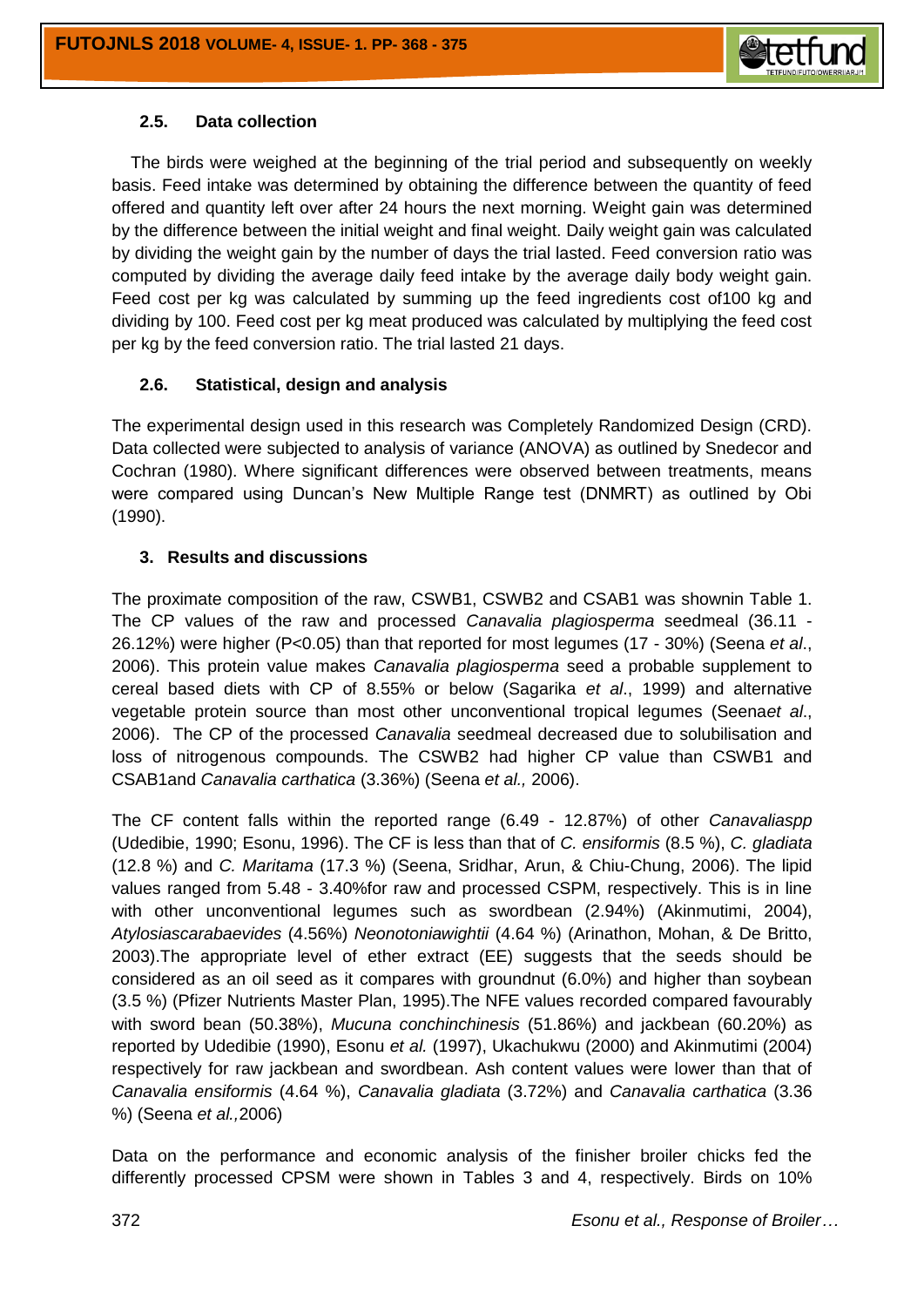

CSWB1 dietary level of inclusion performed best (P<0.05) in term of feed intake.This performance could be attributed to higher protein quality content of the test material due to detoxification of the ANFs in the processing methods.It was observed that the daily weight gain dropped as the level of the test material increased from 10% to 20 %. This confirms that anti-nutritional factors reduced growth rate and feed conversion ratio (Tamir & Alumot, 1996). This agrees with the report of Akanji, Ologbobo, Emiola, Adedeji & Adedeji (2003) that prolonged boiling periods increased CP values due to destruction of anti-nutritional factors contained in the seeds.

However, birds fed on 10% inclusion levels of CPSM performed better (P<0.05) than their counterparts on 20% dietary inclusion levels at CSWB1 and CSWB2 while the reverse was observe in the case of those fed on CSAB1 based diet which could be attributed to soaking in alkaline which agrees with the findings of D'Mello and Walker (1991) who reported complete elimination of canavanine in jackbeans soaked in alkaline solution. Based on the trial, the birds on 20 % CSAB1 dietary inclusion level were economically produced (167.01) than the other groups in  $A/Kg$  meat produced. Birds from the groups fed on CPSM diets were generally economically produced in term of  $A/Kg$  meat produced than those on the control diet.(Table 4).

|                                   |                          | Inclusion levels of different processed CPSM |       |                             |                   |         |        |  |  |  |
|-----------------------------------|--------------------------|----------------------------------------------|-------|-----------------------------|-------------------|---------|--------|--|--|--|
|                                   |                          |                                              | CSWB1 |                             | CSWB <sub>2</sub> | CSAB1   |        |  |  |  |
| Parameter                         | $0\%$                    | 10 %                                         | 20%   | 10%                         | 20%               | $10 \%$ | 20%    |  |  |  |
| Feed cost (N/Kg)                  | 93.57                    | 79.57                                        | 70.77 | 79.57                       | 70.77             | 79.57   | 70.77  |  |  |  |
| Feed savings (%)                  | $\overline{\phantom{a}}$ | 14.94                                        | 24.37 | 14.94                       | 24.37             | 14.94   | 24.37  |  |  |  |
| Feed cost (N/Kg)<br>meat produced | 225.19                   |                                              |       | 194.15 217.03 221.47 223.63 |                   | 188.58  | 167.01 |  |  |  |

| Table 4: Economic analysis of different dietary inclusion levels of CPSM in broiler finisher |  |  |  |  |
|----------------------------------------------------------------------------------------------|--|--|--|--|
| rations.                                                                                     |  |  |  |  |

CPSM = *Canavalia plagiosperma* seed meal

#### **4. Conclusion**

This study suggests that finisher broiler chicks fed on 20 % CSAB1 (cracked, soaked in alkaline and boiled for 1 hour) based diet performed best (P<0.05) in feed conversion ratio and was the least expensive diet in the trial.

# **References**

Akanji, A.M., Ologbobo, A. O., Emiola, I. O., Adedeji, T. A. & Adedeji, O. S. (2003).The effect of processing on haemagglutinin and other anti-nutritional factors in jackbean (*Canavaliaensiformis (L) (DC)*).Proceeding of the 28<sup>th</sup> Annual Conference of Nig. Soc. for Animal Production, 28, 189 -193.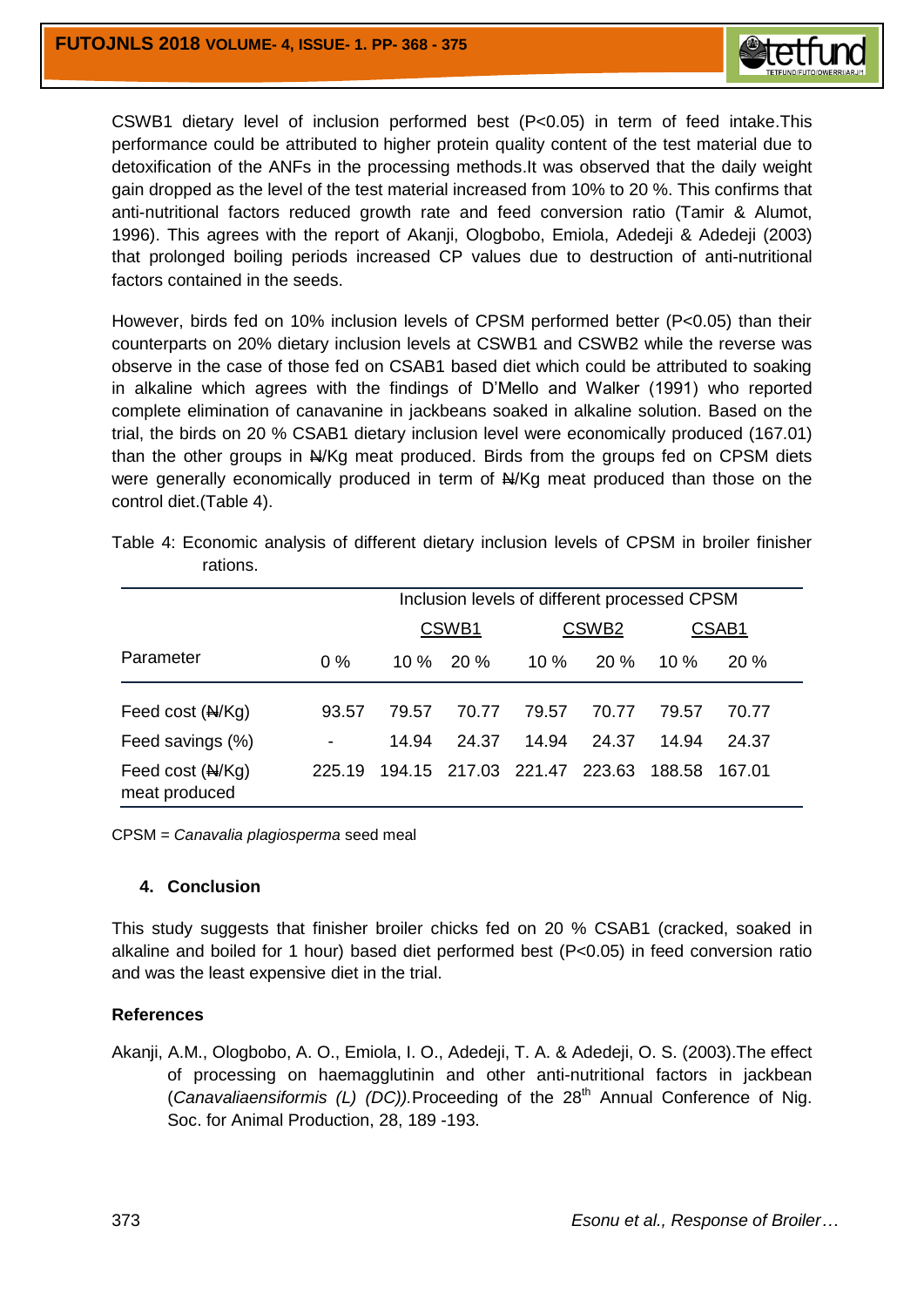

- Akinmutimi, A.H., (2004). Evaluation of swordbean (*Canavalia @gladiata*) as an alternative feed resources for boiler chickens. Ph.D thesis, College of Animal Science, Michael Okpara University of Agriculture, Umudike, Abia State, Nigeria.
- Akpodiete, O.J., (2008). Performance of laying birds fed enzymes supplemented palm kernel cake (P.K.C.) based diet. Animal Production Research Advances, 4 (1), 42 - 46.
- Anumni, P.E., (2010). Evaluation of *Canavalia plagiosperma* seed meal as feed ingredients in poultry diets. M.Sc. Thesis, FUTO, Nigeria.
- Arinathon, V., Mohan, V.R. & De Britto, A.J. (2003).Chemical composition of certain tribal pulses in South India. Int. J. Food Sci. and Nutri., 54, 209 - 217.
- Association of Official Analytical Chemists (AOAC), (1990). Official Methods of Analysis, 15<sup>th</sup> ed. Washington DC.
- Ekenyem, B.U. Ndubuisi, E.C. & Anyanwu, L., (2008).Effect of partial replacement of sorghum (*Sorghum bicolor*) dust for maize (*Zea mays*) in broiler starter ration. Animal Production Research Advances, 4 (2), 88 - 91.
- D'Mello, J.P.F. & Walker, A.G., (1991). Detoxification of jackbean *Canavaliaensiformis*., Studies with young chicks. Animal Feed Science and Technology, 33, 117-127.
- Enyenihi, G. E. (2012). Gelatinization of fermented cassava tuber meal and its nutritive value in poultry diets.Ph.D thesis, Federal University of Technology, Owerri, IMO State, Nigeria.
- Esonu, B.O. (1996). Studies on the method of improving the nutritive value of jackbean (*C. ensiformis*) for poultry industry. Ph.D thesis, Federal University of Technology, Owerri.
- Esonu, B.O., Udedibie, A.B.I., & Herbert, U. (1997).Nutritional evaluation of raw jackbeans (*Canavaliaensiformis*) for weaner rabbits. Delta Agric., 4, 18 - 24.
- Esonu, B.O., Udedibie, A.B.I. & Carlini, C.R. (1998).The effect of roasting, dry urea treatment and sprouting on some thermostable toxic factors in the jackbean seeds. Nig. Anim. Prod., 25 (1), 36 - 39.
- Esonu, B.O., Emenalom, O.O., Udedibie, A.B.I., Udoh, H., Ekpor, C.F., Okoli, I.C. & Iheukwumere, F.C. (2001). Performance and blood chemistry of weaner pigs fed raw mucuna bean. Trop. Anim. Prod. Invest. 4, 49 - 54.
- Esonu, B.O., J.C. Azubuike, O.O. Emenalom, E.B. Etuk, I.C. Okoli, H.O Uku& C.S. Nneji, (2004). Effect of enzyme supplementation on the performance of boiler finisher fed *Microdesmispubercula* leaf meal. Int. J. Poultry Sci. 3, 112-114.
- Esonu, B.O., Izukanne, R.O. & Inyang, O.A. (2005). Evaluation of cellulolytic enzyme supplementation on production indices and nutrients utilization of laying hen fed soybean hull based diet. International Journal of Poultry Science, 4 (4), 213 - 216.
- Esonu, B. O., Nnaemeka, A. A., Azubuike, J.C., Uchegbu, M.C. & Ezeokeke, C.T. (2007). Performance and economic analysis of boiler starter fed dried rumen digesta. Int. J. Agric. and Rural Dev., 9 (1A), 77 - 79.
- Hahns, S.K., Raynolds, L. & Egbunike, G.N. (1988). Use of cassava for feeding livestock in Africa. Proceedings of the IITA / ILCA / University of Ibadan workshop on the utilization of cassava as livestock feed in Africa, Ibadan, Nigeria. 14 – 18
- Madubuike, F.N. & Ekenyem, B.U. (2001). Non-ruminant livestock production in the tropics. Gust-Chuks Graphic Center, Owerri, Nigeria.
- Obi, I.U. (1990). Statistical Methods of detecting differences between treatment means.2<sup>nd</sup>edition, Snaap Press Enugu, Nigeria.